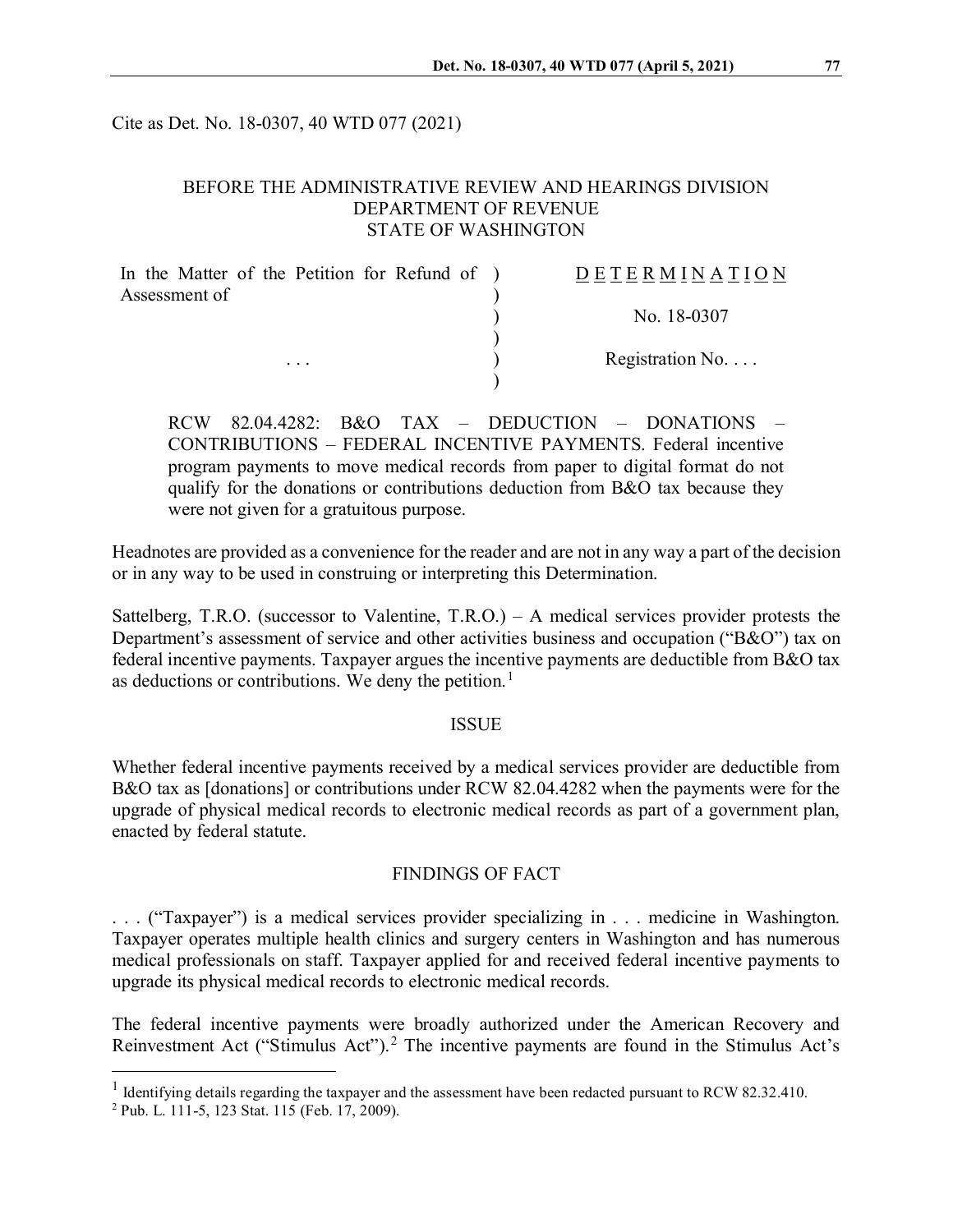Health Information Technology for Economic and Clinical Health Act ("HITECH Act") section.<sup>[3](#page-1-0)</sup> The HITECH Act sought to create a nationwide network of electronic health records users to develop a nationwide health information technology infrastructure. [4](#page-1-1) The Act established Medicare and Medicaid incentive payments for "eligible professionals" that adopted and "meaningfully used" "certified electronic health record technology."<sup>[5](#page-1-2)</sup>

The Centers for Medicare & Medicaid Services ("CMS"), a part of the United States Department of Health and Human Services, was the federal authority responsible for implementing this federal incentive program under the HITECH Act. According to CMS, "eligible professionals" had to attest to their "meaningful use" through CMS's online Attestation module in order to receive any incentive payments. [6](#page-1-3) CMS defined which types of medical professionals were eligible for the incentive payments, and published schedules establishing maximum incentive payment amounts.<sup>[7](#page-1-4)</sup> CMS defined "meaningful use" through regulation: $8$ 

The Stage 1 meaningful use criteria, consistent with other provisions of Medicare and Medicaid law, focuses on electronically capturing health information in a structured format; using that information to track key clinical conditions and communicating that information for care coordination purposes (whether that information is structured or unstructured, but in structured format whenever feasible); implementing clinical decision support tools to facilitate disease and medication management; using [electronic health records] to engage patients and families and reporting clinical quality measures and public health information. Stage 1 focuses heavily on establishing the functionalities in certified [electronic health records] technology that will allow for continuous quality improvement and ease of information exchange. By having these functionalities in certified [electronic health records] technology at the onset of the program and requiring that the [eligible professional], eligible hospital or [critical access hospital] become familiar with them through the varying levels of engagement required by Stage 1, we believe we will create a strong foundation to build on in later years. Though some functionalities are optional in Stage 1, as outlined in discussions later in this rule, all of the functionalities are considered crucial to maximize the value to the health care system provided by certified [electronic health record] technology. We encourage all [eligible professionals], eligible hospitals and [critical access hospitals] to be proactive in implementing all of the functionalities of Stage 1 in order to prepare for later stages of meaningful use, particularly functionalities that

<span id="page-1-0"></span> <sup>3</sup> Pub. L. No. 111-5, Division A, Title XIII, 123 Stat. 226

<span id="page-1-1"></span><sup>4</sup> *See* http://www.personalpphysicianmd.com/2012/11/15/meaningful-use-part-one.

<span id="page-1-2"></span> $5$  Title IX of Division B, § 4101, 123 Stat. 647. On July 28, 2010, CMS published a regulation regarding the Electronic Health Records program, which would later be codified, in pertinent part, into 42 C.F.R. § 495. 42 C.F.R. § 495.4 defines "eligible professionals," certified electronic health record technology," and "meaningful EHR (electronic health record) user."

<span id="page-1-3"></span><sup>&</sup>lt;sup>6</sup> https://www.cms.gov/Regulations-and-Guidance/Legislation/EHRIncentivePrograms/Downloads/EP\_Attestation User Guide 2013.pdf (last visited March 29, 2018)

<span id="page-1-4"></span><sup>7</sup> In 2012, for example, the maximum payment for an eligible professional that had not claimed a payment in 2011 was \$18,000. https://www.cms.gov/Regulations-and-Guidance/Legislation/EHRIncentivePrograms/Downloads/ MLN\_MedicareEHRProgram\_TipSheet\_EP.pdf (last visited March 29, 2018)

<span id="page-1-5"></span><sup>8</sup> In CMS's first version of its regulation regarding the incentive payments, published in the Federal Register at 75 FR 44313, CMS defined "meaningful use" differently depending on the different stage of the incentive program.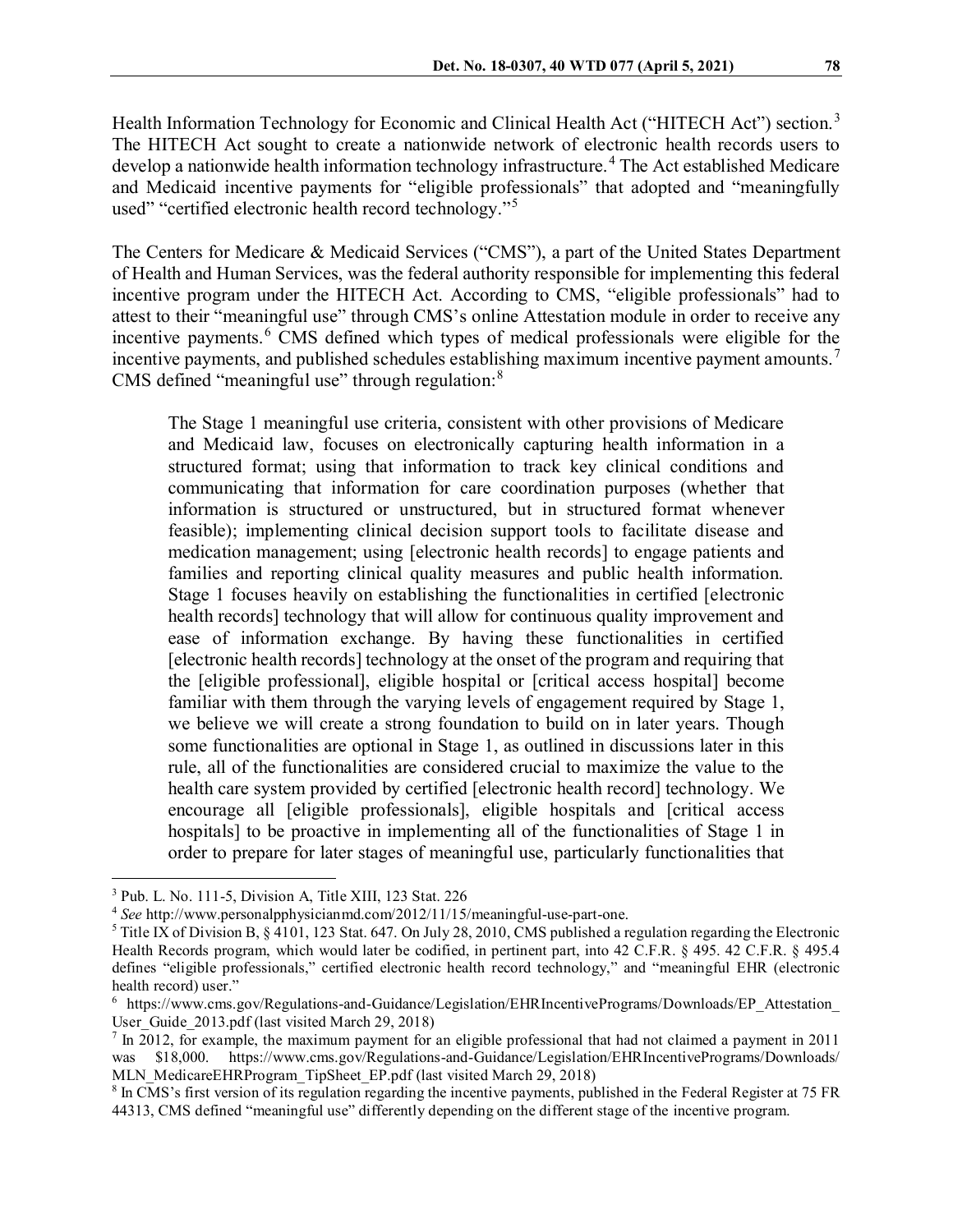improve patient care, the efficiency of the health care system and public and population health. The specific criteria for Stage 1 of meaningful use are discussed at section II.2.c of this final rule.

Notably, the program encouraged voluntary participation through compensation in the form of the incentive payments, but also encouraged participation through a penalty for not voluntarily complying. For "eligible professionals" that did not convert to electronic medical records by specific time frames, the Stimulus Act imposed an increasing reduction in Medicare or Medicaid reimbursement rates. [9](#page-2-0)

In 2014, the Department's Audit Division ("Audit") reviewed Taxpayer's business records for the time period of January 1, 2010, through June 30, 2014 (the "Audit Period"). Audit discovered that, during the Audit Period, Taxpayer had received a total of \$ . . . in federal incentive payments to convert its medical records from physical records to electronic records. [10](#page-2-1) Taxpayer had not reported these incentive payments as taxable income. Audit determined that these federal incentive payments were taxable because, Audit concluded, the federal government received business benefits in return for providing the payments. On July 21, 2015, Audit assessed Taxpayer a total of \$ . . . , \$ . . . of which was service and other activities B&O tax on the federal incentive payments.<sup>[11](#page-2-2)</sup>

Taxpayer timely sought review of only the B&O tax on the federal incentive payments, arguing they are deductible from B&O tax as deductions or contributions. On review, Taxpayer provided numerous news updates from CMS discussing eligibility for, upcoming deadlines of, and other aspects of the incentive program.

#### ANALYSIS

Washington's B&O tax is imposed for the privilege of engaging in business in Washington. RCW 82.04.220. The term "business" includes "all activities engaged in with the object of gain, benefit, or advantage to the taxpayer or another person or class, directly or indirectly." RCW 82.04.140. The measure of the tax is the gross proceeds of sales, value proceeding or accruing, or gross income of the business. RCW 82.04.220.

However, RCW 82.04.4282 provides that bona fide contributions and [donations] are not subject to B&O tax. It reads as follows: "In computing tax there may be deducted from the measure of tax amounts derived from bona fide . . . (3) contributions, (4) donations . . . ." RCW 82.04.4282; *see also* WAC 458-20-168(3)(b). [12](#page-2-3) Exemptions from a taxing statute must be narrowly construed.

**Contributions, donations, and endowment funds.** RCW 82.04.4282 provides a B&O tax deduction for amounts received as contributions, donations, and endowment funds, including grants,

<span id="page-2-0"></span> <sup>9</sup> *See* https://www.cms.gov/Regulations-and-Guidance/Legislation/EHRIncentivePrograms/Basics.html.

<span id="page-2-1"></span><sup>&</sup>lt;sup>10</sup> Taxpayer received  $\$\dots$$  in incentive payments in 2012, and the remaining  $\$\dots$$  in 2013.

<span id="page-2-2"></span><sup>&</sup>lt;sup>11</sup> The assessment included  $\frac{1}{2}$ ... in use tax,  $\frac{1}{2}$ ... in service & other activities B&O tax, and  $\frac{1}{2}$ ... in interest. Audit also found Taxpayer had underreported its use tax obligation as well as its income from providing medical services. Taxpayer paid the portion of the assessment pertaining to these items and does not dispute those amounts due.

<span id="page-2-3"></span><sup>&</sup>lt;sup>12</sup> WAC 458-20-168 is the Department's regulation for medical facilities. It provides the following regarding contributions and donations: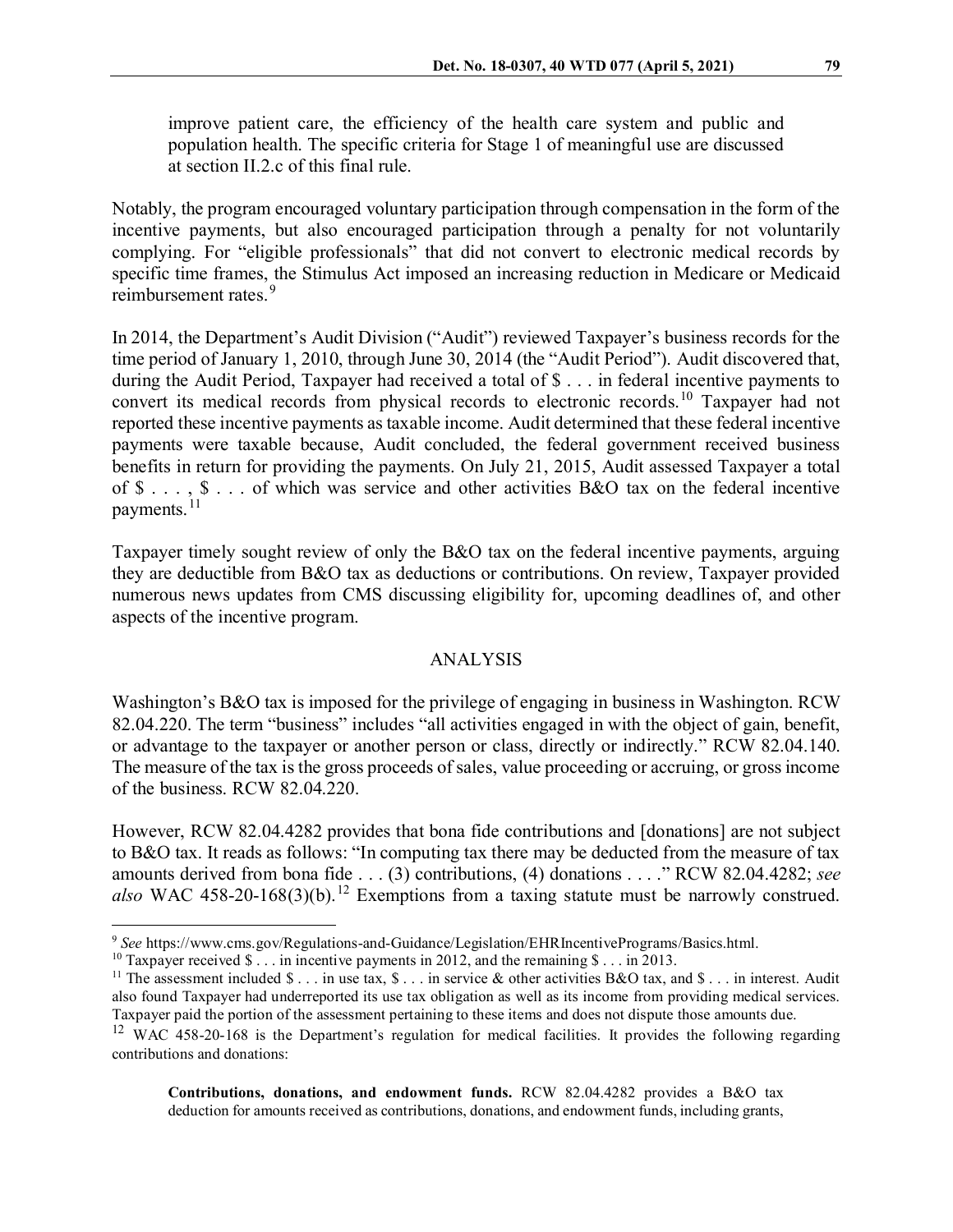*Budget Rent-A-Car, Inc. v. Dep't. of Revenue*, 81 Wn.2d 171, 174, 500 P.2d 764 (1972); *Evergreen-Washelli Memorial Park Co. v. Dep't. of Revenue*, 89 Wn.2d 660, 663, 574 P.2d 735 (1978). Taxation is the rule; exemption is the exception. *Spokane County v. City of Spokane*, 169 Wash. 355, 358, 13 P.2d 1084 (1932).

The Washington Court of Appeals examined whether amounts received from the federal government could be deducted as "contributions" or "donations" under RCW 82.04.4282 in *Analytical Methods, Inc. v. Dep't of Revenue*, 84 Wn. App. 236, 928 P.2d 1123 (1996). In that case, federal funds were dispensed to small businesses pursuant to contracts with federal agencies. *Id*. The small businesses contracted to conduct research as part of the federal Small Business Innovative Research Program ("Program").<sup>[13](#page-3-0)</sup> *Id.* at 239. In return for the federal funding, the federal government (1) chose the research topic, (2) required periodic progress reporting, and (3) received certain intellectual property rights in return for the funds. *Id*. at 243. The Court concluded that the federal funds were not deductible from the measure of B&O tax as contributions or donations under RCW 82.04.4282, holding:

"Contribution" means "a sum or thing voluntarily contributed." Webster's Third New International Dictionary 496 (1966). "Contribute" means "to give or grant in common with others (as to a common fund or for a common purpose)." Webster's Third New International Dictionary 496 (1966). "Contribute" also means "to give . . . to a common supply, fund, etc., as for charitable purposes." Random House Dictionary of the English Language (2d ed. 1987). "Donation" means "the action of making a gratuitous gift or free contribution." Webster's Third New International Dictionary 672 (1966). *These definitions require a gratuitous purpose that is missing from the [Program]* . . . .

# *Id.* (emphasis added).

Here, the purpose of the incentive payments is not exactly like the purpose of the Program in *Analytical Methods*, which was "to use small business to meet federal research and development needs," a purpose the Court of Appeals found to not be gratuitous. *Id*. at 243. The federal government was not using the incentive payments to contract out work it would otherwise be required to perform as part of its governmental mandate, as in *Analytical Methods*. However, the federal government did place restrictions on granting the incentive payments in the form of the "meaningful use" requirement.

Most importantly, in *Analytical Methods,* the Court of Appeals went on to consider [that] the dictionary definitions of both "donation" and "contribution" required a "gratuitous purpose," [a requirement which] was missing from the Program. *Id*. "Gratuitous" is defined as "1.a. given freely or without recompense, b. costing the recipient or participant nothing, free." Webster's Third New

which are not in exchange for goods, services, or business benefits. For example, a B&O tax deduction is allowed for donations received by a public hospital, as long as the donors do not receive any goods, services, or any business benefits in return. On the other hand, a public hospital may not take a B&O tax deduction on amounts earned from a state university for work-study programs or training seminars, because the university receives business benefits in return, as students receive education and training while enrolled in the university's degree programs.

<span id="page-3-0"></span><sup>&</sup>lt;sup>13</sup> The Program was created by the Small Business Innovation Development Act of 1982 (codified at 15 U.S.C. § 638).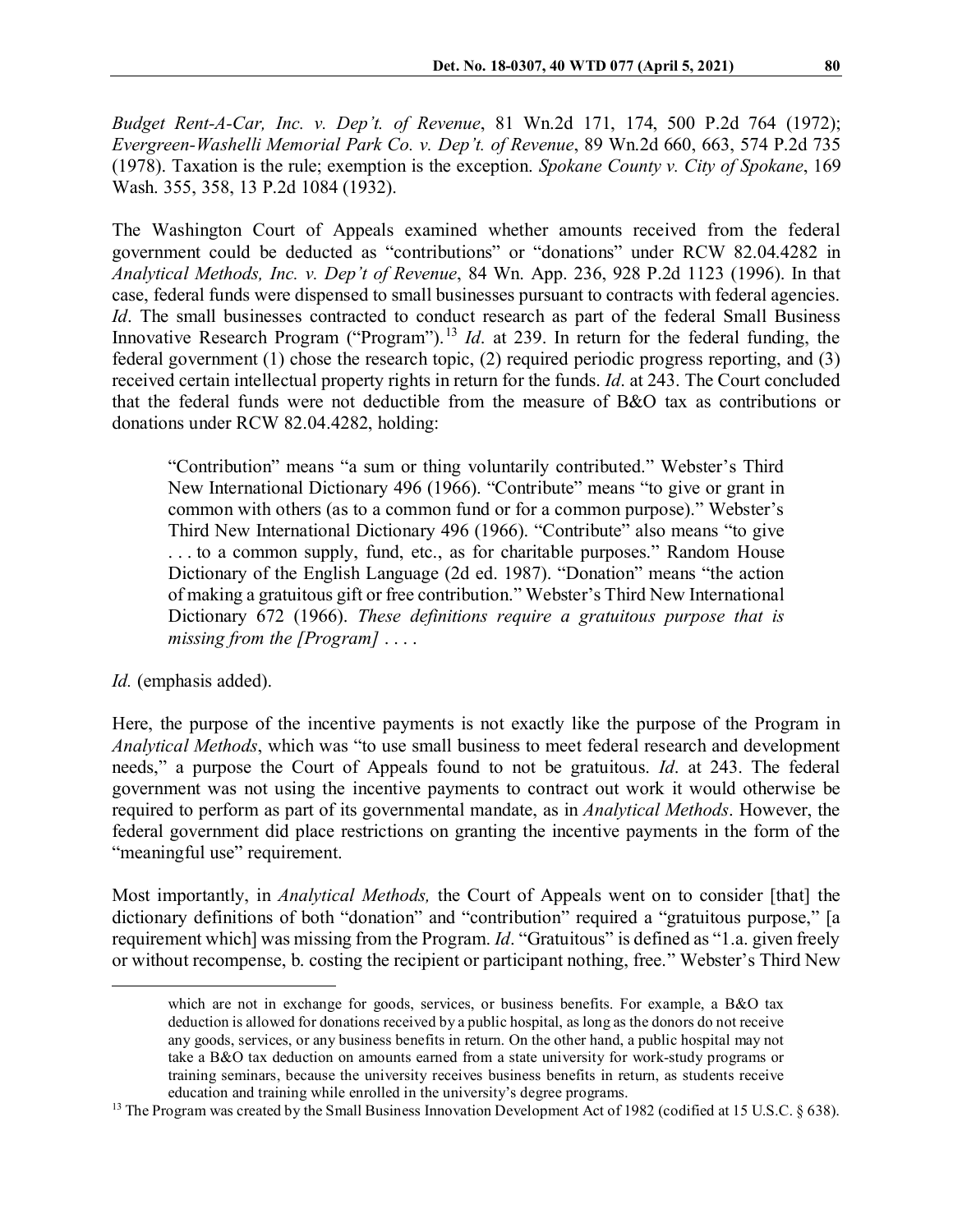International Dictionary 992 (3rd ed. 1993). The recipients of the incentive payments here were not freely given money from the federal government, but instead were incentivized to apply for the program through the promise of compensation, had to attest to their "meaningful use" of electronic health records in order to receive compensation through the incentive payments, and, if they did not participate, they risked losing money in the form of reduced Medicare or Medicaid reimbursement rates.

As we must "narrowly construe" exemption statutes, we hold that the incentive payments here lack the "gratuitous purpose" discussed in *Analytical Methods*. The incentive payments were not "given freely," but instead were given with strict compliance requirements and in lieu of a punitive measure for noncompliance. Further, the electronic health records program was designed to move medical providers from using paper medical records to using digital medical records. The purpose of the program was to modernize American medical records, as envisioned by the federal government. Pub. L. No. 111-5, 123 Stat. 230. We hold that the incentive payments here were not given gratuitously, but were given expressly to further the purpose of the electronic health records program.

We have previously analyzed whether amounts other taxpayers received qualified for deduction as donations or contributions under *Analytical Methods*. In Det. No. 13-0156R, 33 WTD 199 (2014), the taxpayer operated a primary care medical facility. 33 WTD at 200. The taxpayer received substantial financial support from a local nonprofit foundation under the terms of an agreement between the two parties. *Id*. The Department taxed the amounts the taxpayer received from the foundation, and the taxpayer protested, arguing it was eligible to deduct these amounts as donations or contributions. *Id*. at 201. We held the amounts the taxpayer received from the foundation were not deductible, reasoning that they were given under a contract to provide services. *Id*. at 203. As the amounts were in exchange for operating the clinic, we held they were not given for a "gratuitous purpose," as *Analytical Methods* requires. *Id*.

In Det. No. 14-0286, 34 WTD 563 (2015), the taxpayer operated a private tennis club. 34 WTD at 564. The taxpayer issued its members capital assessments that its bylaws authorized, in order to pay for capital improvements to the facility. *Id*. The taxpayer requested a ruling regarding the taxability of the capital assessments, and the Department ruled that the capital assessments were not deductible as donations or contributions. *Id*. at 566. The taxpayer protested the ruling. *Id*. We held the amounts the taxpayer received as capital assessments were not deductible, reasoning they were mandatory assessments and thus not given gratuitously, as *Analytical Methods* requires. *Id*. at 569.

We conclude the federal incentive payments here were not given for a "gratuitous purpose." While the incentive payments at hand were not amounts given in exchange for contractually required services like in 33 WTD 199, their purpose was to move medical providers to using electronic health records, which is quite different than a freely given contribution of money. Similarly, the incentive payments were also not amounts assessed to members for a specific capital purpose as in 34 WTD 563, but the purpose here is nonetheless not gratuitous, like the purpose in 34 WTD 563. Accordingly, we deny Taxpayer's petition.